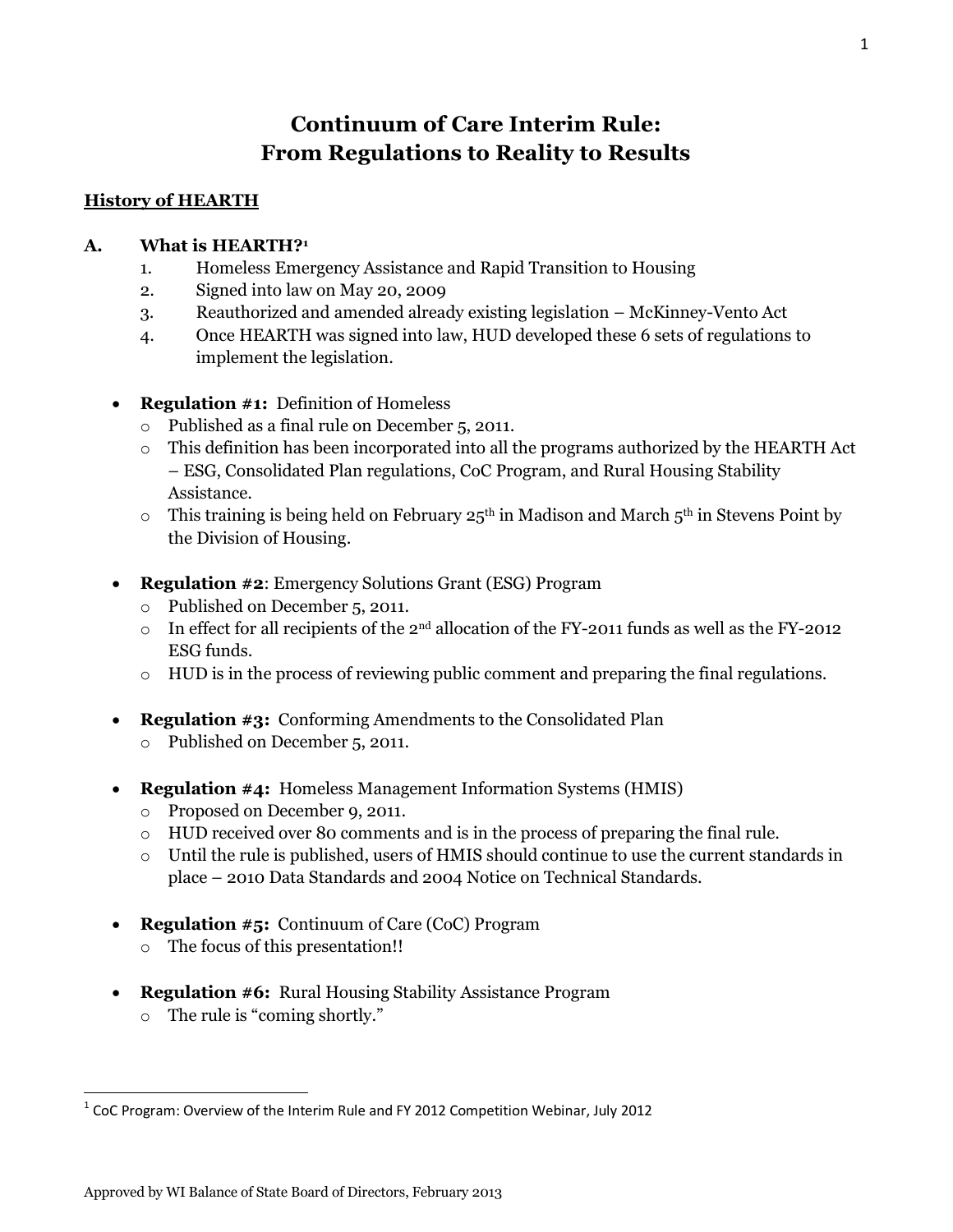#### **B. What is the purpose of HEARTH?<sup>2</sup>**

- 1. To codify in Federal law the Continuum of Care planning process as a required and integral local function necessary to generate the local strategies for ending homelessness.
- 2. To establish a Federal goal of ensuring that individuals and families who become homeless return to PH within 30 days.
- 3. To provide clarification on the following terms: homeless, homeless individual, homeless person, and homeless individual with a disability

## **C. HUD's Intent Regarding Implementation of HEARTH**

 According to Ann Oliva (Director, HUD Office of Special Needs Assistance Programs):*<sup>3</sup> "It is important to note that HUD is a key partner in the implementation of Opening Doors, the Federal strategic plan to prevent and end homelessness. The goals set forth in the plan help to guide the policies that are reflected in the regulation itself. You'll see if you were to look at both documents next to each other they closely reflect each other in terms of policy drivers. It also helps us [HUD] to determine our policy priorities in the annual NOFA. That is, when we look at where we want to spend our money – we look to the federal strategic plan to understand how funds should be targeted at the national and local level."*

## **D. Opening Doors: Federal Strategic Plan to Preventing and Ending Homelessness<sup>4</sup>**

- 1. There are 4 major goals:
	- End chronic homelessness by 2015
	- End veteran homelessness by 2015
	- End family & youth homelessness by 2020
	- Set a path to ending all homelessness
- 2. The U.S. Interagency Council on Homelessness (ICH) is tracking the progress through HUD's annual point-in-time (PIT) data.
- 3. In addition, HUD has 3 measures they are tracking internally related to Rapid Rehousing, Permanent Supportive Housing, and Affordable Housing. These targets inform our budgeting and planning processes.
- 4. The Federal Strategic Plan is also the policy driver for the NOFA. The underlying assumption in meeting the goals for the Federal Strategic Plan is that we are placing people into the right housing and services in order to meet their needs.

*Website[:http://www.usich.gov/opening\\_doors/](http://www.usich.gov/opening_doors/)*

 $2$ CoC Program: Overview of the Interim Rule and FY 2012 Competition Webinar, July 2012

 $3$  CoC Program: Overview of the Interim Rule and FY 2012 Competition Webinar, July 2012

<sup>&</sup>lt;sup>4</sup> HUD's Homeless Assistance Overview of FY 2012 Funding and HEARTH Update Webinar, July 2012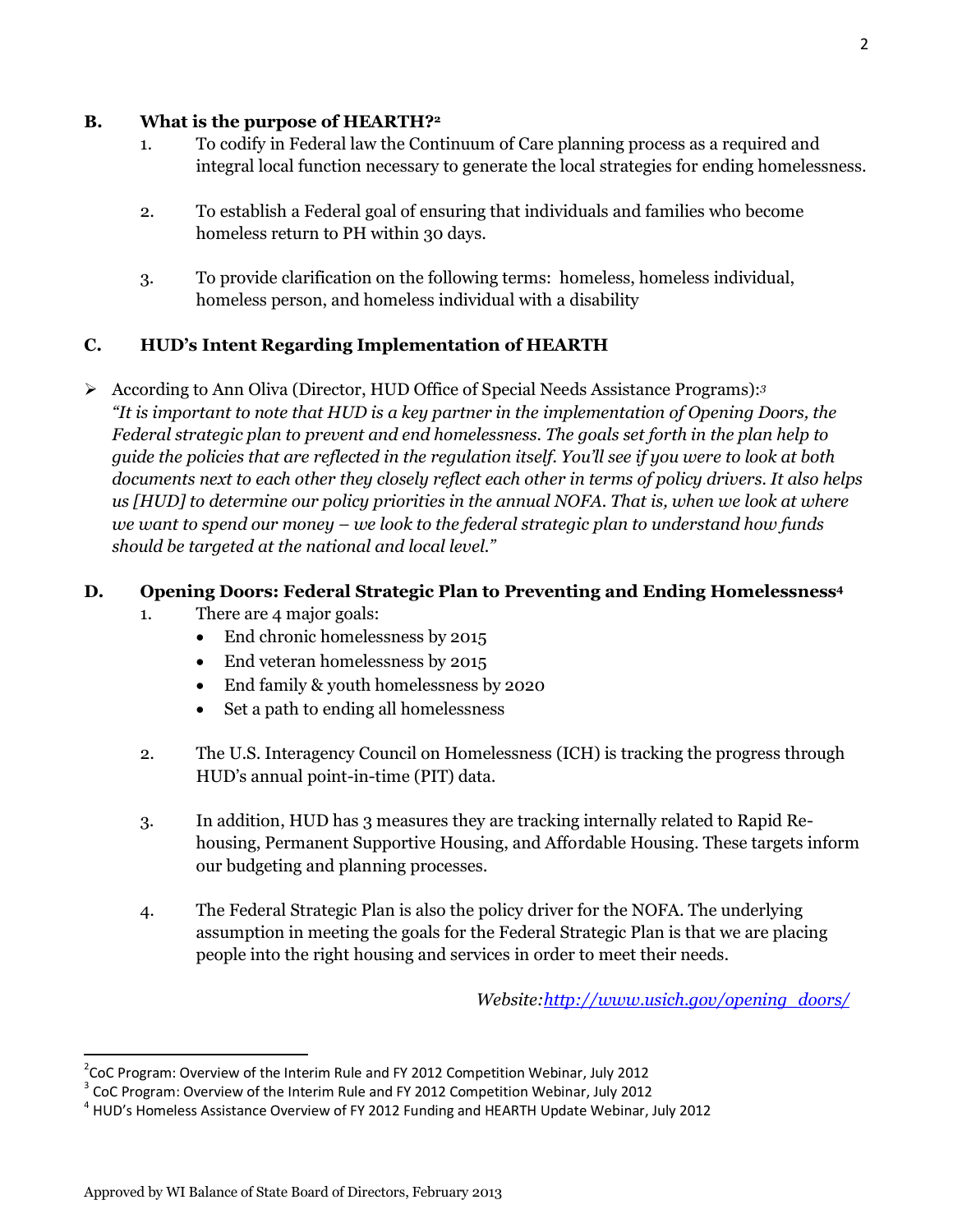#### **E. Funding of HEARTH<sup>5</sup>**

- 1. To fully implement the HEARTH legislation, it would cost over \$4 billion.
- 2. In FY-2012, HUD requested approximately \$2.3 billion to implement "most" aspects. However, Congress scaled back the request even further.

|                                  | Column A         | Column B         | Column C           |
|----------------------------------|------------------|------------------|--------------------|
|                                  | President's      | <b>Received</b>  | Difference A & B   |
|                                  | <b>Request</b>   |                  |                    |
| <b>Emergency Solutions Grant</b> | \$286 million    | \$250 million    | \$36 million less  |
|                                  |                  |                  |                    |
| Continuum of Care & Rural        | \$2.030 billion  | $$1.593$ billion | \$437 million less |
| <b>Housing Stability</b>         |                  |                  |                    |
| Assistance                       |                  |                  |                    |
| <b>HMIS</b>                      | \$6 million      | \$7 million      | \$1 million more   |
| <b>Incentive and Service</b>     | \$50 million     | Ω                | \$50 million less  |
| <b>Coordination Initiatives</b>  |                  |                  |                    |
| HUD-VASH                         | \$75 million     | \$75 million     | Exact!             |
| <b>Total Amount</b>              | $$2.372$ billion | \$1.901 billion  | \$471 million less |

- 3. In FY-2013: HUD intends to:
	- Tailor specific, existing, programs
	- Implement innovative strategies for engagement
	- Expect that homeless individuals and families will utilize mainstream resources and benefits more often

#### **F. The Paradigm Shift – Congress Changing Perspective**<sup>6</sup>

1. In a recent House Appropriations Report, the following statement was made in regards to the types of projects being renewed and the need for strategic thinking. The report reads, in part:

The Continuum of Care is supposed to be a competition grants program . . . It is not the committee's intention to maintain an entitlement program for ailing and inflexible service providers. The Committee reminds providers in the Continuum of Care that these funds are intended to assist and house the homeless as effectively and efficiently as possible.

2. According to Jonathan Harwitz (Deputy Chief of Staff for Budget & Policy, Office of the HUD Secretary):

*"There is an expectation that renewals will not be automatic. The paradigm shift must be made locally. We are no longer in a fiscal environment that will allow us [HUD] to do anything but work as effectively and efficiently as possible."*

 $\overline{a}$ 

<sup>&</sup>lt;sup>5</sup>HUD's Homeless Assistance Overview of FY 2012 Funding and HEARTH Update Webinar, July 2012 6 HUD's Homeless Assistance Overview of FY 2012 Funding and HEARTH Update Webinar, July 2012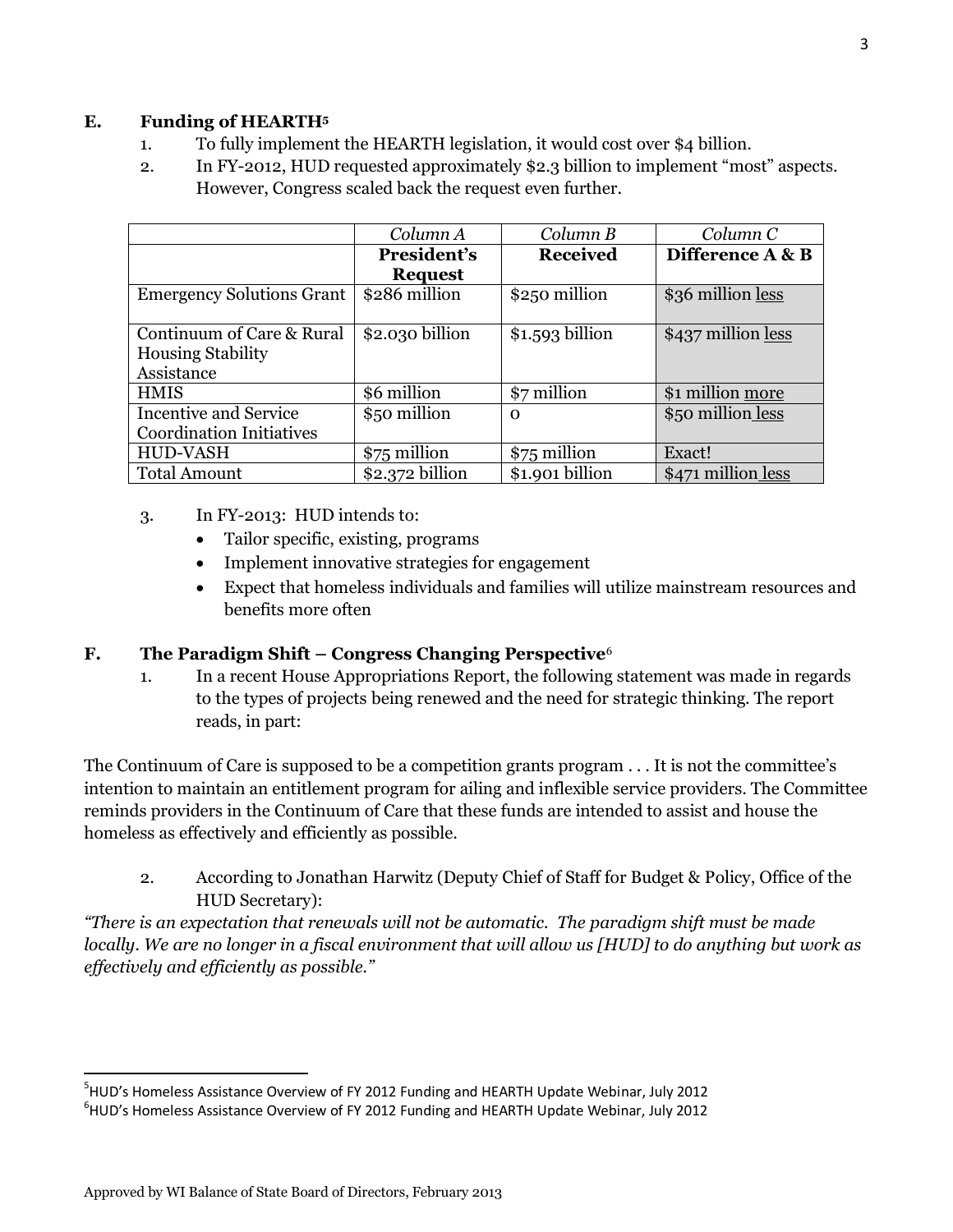## **G. McKinney-Vento Act Regulations Then and Now**

- 1. ESG
	- It was originally called "The Emergency Shelter Grant."
	- Now, it is called "The Emergency Solutions Grant."
- 2. CoC
	- It was originally comprised of 3 different homeless assistance programs: Supportive Housing Program (SHP), Shelter Plus Care, and Section 8 Mod. Rehab. SRO.
	- Now, the 3 have been consolidated into, "The Continuum of Care Program."
- 2. Together
	- These regulations were intentionally designed to allow and requireESG recipients and CoC-funded programs to coordinate planning and service delivery across the CoC's geographic area.

#### **H. HUD's Guiding Values<sup>7</sup>**

- 1. Guiding Value #1: Best Serving people who are homeless
	- The CoC & ESG regulations provide communities flexibility to determine what this means to them & what works best.
	- However, CoC's have the responsibility to:
		- o Evaluate, on a system-wide level (not just at a project level), performance of ESG & CoC recipients to ensure the processes implemented effectively meet the housing and service needs of homeless persons within the CoC.
		- o Make decisions that are driven by data and the information that you are getting in your community.
- $\triangleright$  Direct Statements from HUD regarding Guiding Value #1
- (1) According to Jonathan Harwitz (Deputy Chief of Staff for Budget & Policy, Office of the HUD Secretary):

*"In terms of effectively serving homeless persons . . . I bring up the notion of dosage. Basically we need to get right, the exact intervention that different populations need. It is simply not possible in our current fiscal environment to be offering richer more expensive intervention that might be helpful with somebody but isn't precisely what's needed to most efficiently end homelessness for the greatest number of people."*

(2) According to Ann Oliva (Director, HUD Office of Special Needs Assistance Programs): *"The other part of the HEARTH Act that's really important for people to remember and to pay attention to is . . . [HUD is] going to be providing, through the HEARTH implementation, new tools to [help providers serve homeless persons], they also provide CoCs with new authority to be able to implement those changes locally that they've never had before."*

<sup>&</sup>lt;sup>7</sup>HUD's Homeless Assistance Overview of FY 2012 Funding and HEARTH Update Webinar, July 2012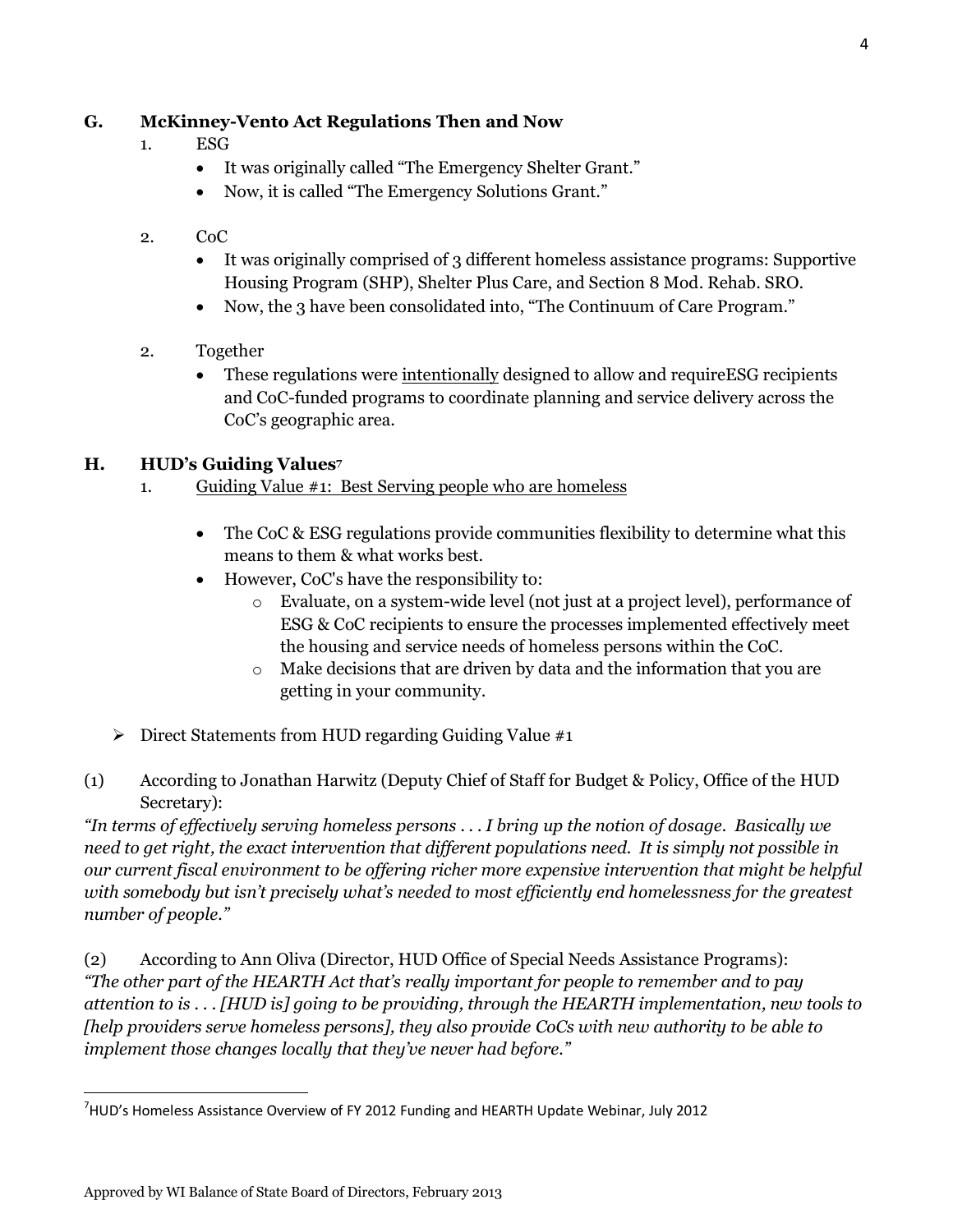(3) According to Brett Gagnon (Desk Officer, HUD Office of Special Needs Assistance Programs): *"It is also one of the reasons [HUD] has been pushing [homeless providers] to develop your HMIS systems over the past several years is because your HMIS data is going to be critical to look into the system-wide level performance measures*."

- 2. Guiding Value #2: Comprehensive local collaboration, coordination, &decision making
	- ESG & CoC program funds recipient must work collaboratively to:
		- $\circ$  Make decisions about ESG & CoC funding within the CoC's geographic area
		- o Develop written standards for evaluating and serving homeless persons
		- o Implement a centralized or coordinated assessment system
		- o Create performance standards and evaluate projects against these standards

 $\triangleright$  Direct Statements from HUD regarding Guiding Value #2

(1) According to Brett Gagnon (Desk Officer, HUD Office of Special Needs Assistance Programs): *"It is important that when someone comes into any door in the CoC that they are evaluated in the same way that they would be in any project across the continua. It can't just be this person's presenting and I have a bed. Is this person appropriate for here? And, if not where is another place in the continua that would be the best fit for them."*

*"To help with this, CoCs and ESG recipients are required to implement a centralized coordinating assessment system and ALL recipients of CoC and ESG funds are going to be required to use the coordinated assessment system."*

(2) According to Ann Oliva (Director, HUD Office of Special Needs Assistance Programs): *"[Taking the example of chronically homeless persons and families] . . .these folks have high needs and it might be difficult to serve so we don't want you to create performance standards that make it impossible for the programs who are really designed to serve those folks to not be able to meet the standard. So they need to … be reflective of the population that that particular program is designed for."*

(3) According to Jonathan Harwitz (Deputy Chief of Staff for Budget & Policy, Office of the HUD Secretary):

*"Implementing a centralized or coordinated assessment system is absolutely critical in thinking systematically . . . there is really no way to do that if you have an incoherent and somewhat haphazard way of assessing what the needs are of homeless persons."*

- 3. Guiding Value #3: Data collection and performance
	- Use of HMIS is required for all recipients of CoC and ESG funds, except for victim service providers.
	- HUD will use HMIS data to understand the nature and extent of homelessness throughout the country, report to Congress, and make funding decisions.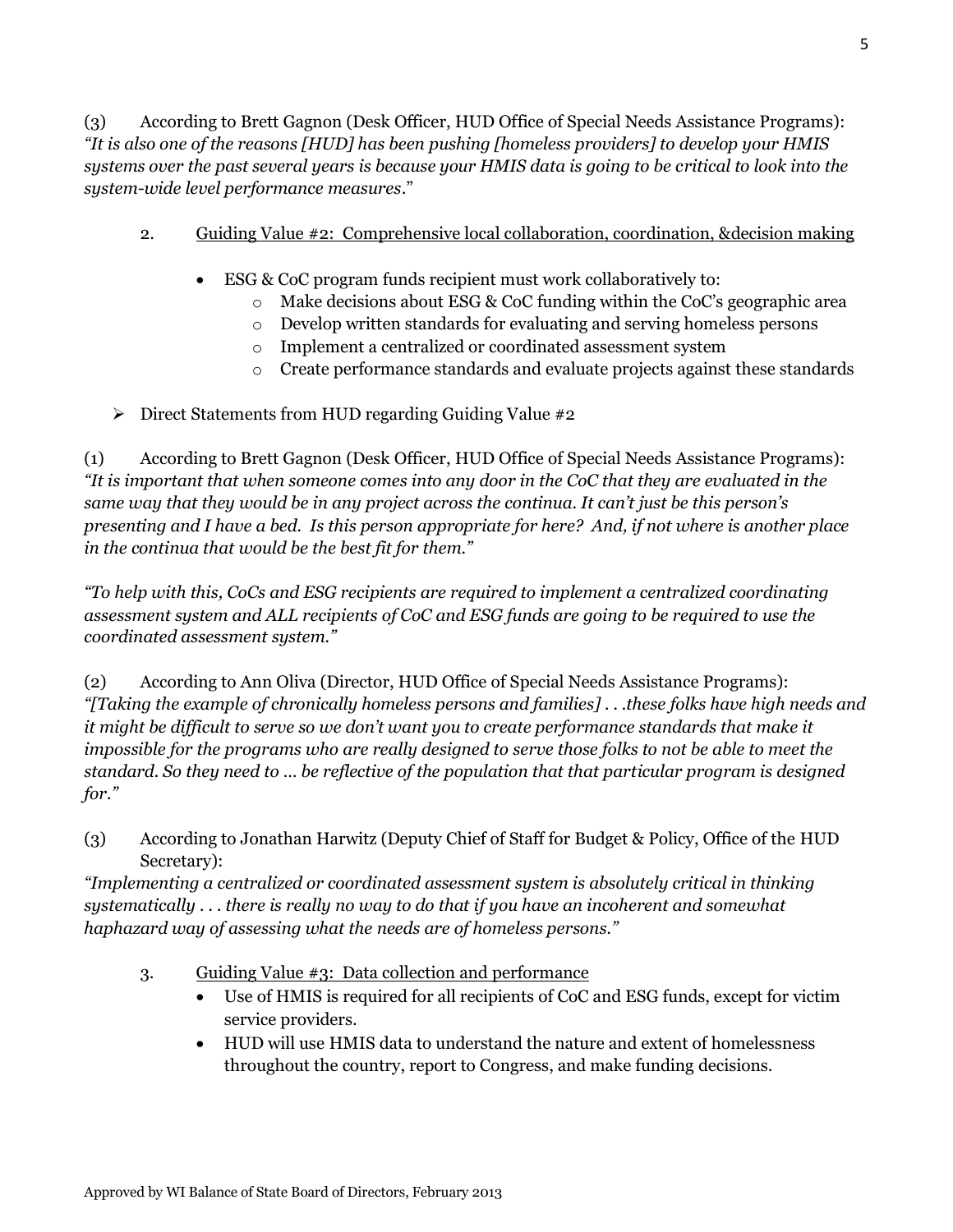- CoCs should use HMIS data locally to report to HUD, monitor recipient and subrecipient performance, and monitor system-wide performance in preventing and ending homelessness.
- $\triangleright$  Direct Statements from HUD regarding Guiding Value #3

(1) According to Brett Gagnon (Desk Officer, HUD Office of Special Needs Assistance Programs): *"This is one of the increased responsibilities and increased power of the continuum of care – you are all now able to monitor recipient &sub-recipient performance. You should be looking at the performance across all of your programs, setting local goals that make sense, and then ensuring that your local projects are meeting those goals. If [they are] not, figuring out a way to help them meet those goals."*

#### (2) According to Ann Oliva (Director, HUD Office of Special Needs Assistance Programs):

*"This is kind of a moment…In 1995, we started to implement the continuum of care approach across the country and it really changed the approach to homeless assistance and the way we manage at the local level – from having many thousands of individual non-profits doing whatever it is they are doing locally and applying directly to HUD, it changed that to a coordinated & comprehensive approach that really started to look at data, started to understand what the gaps are in any particular system, and be strategic in thinking at the local and national levels.* 

*We have an opportunity right now with the implementation of the HEARTH Act to go a step further and that means that now is the time to take our strategic thinking to the next level."*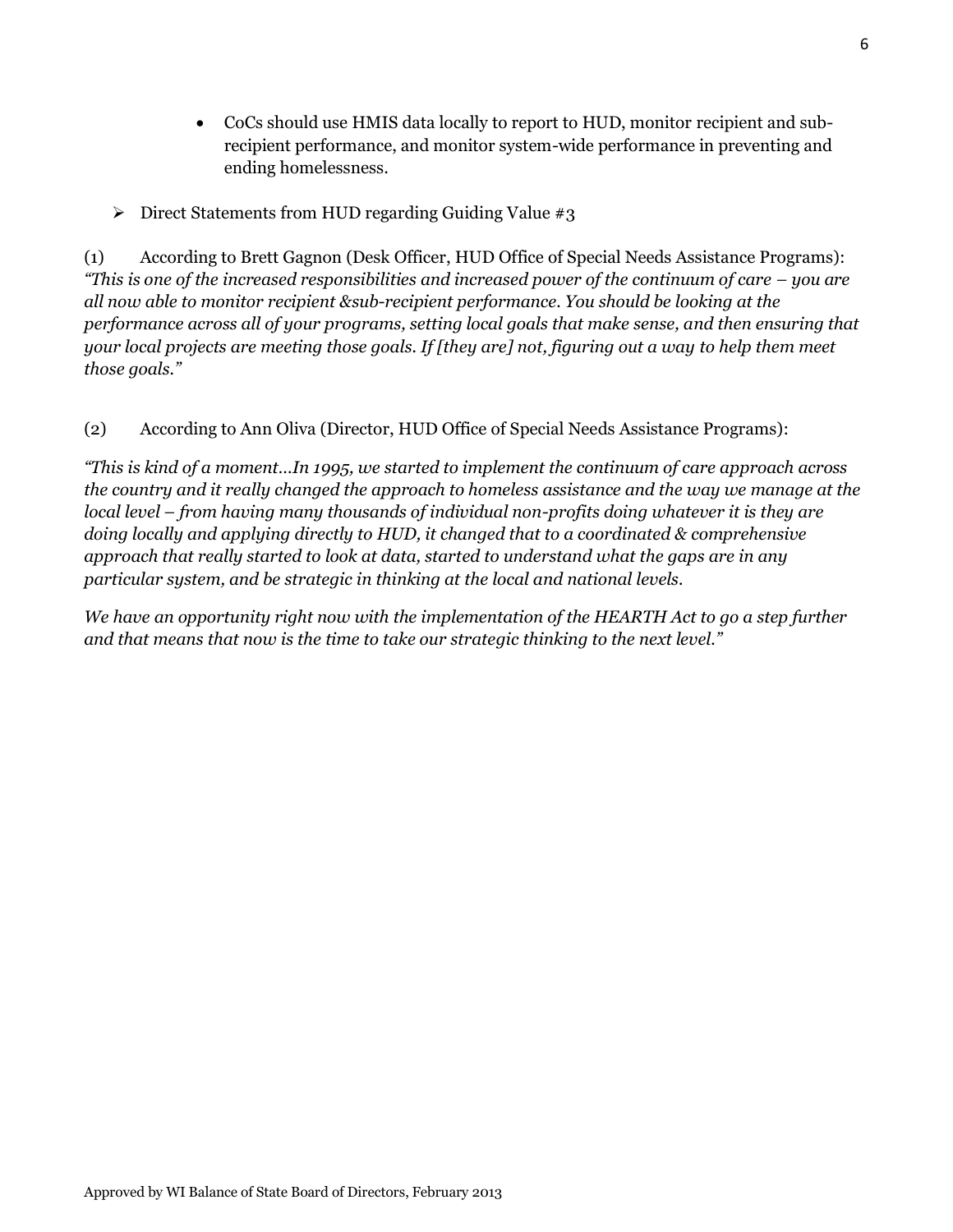#### **Continuum of Care Interim Rule**

#### **A. Organization of the Rule: 7 subparts<sup>8</sup>**

- $\triangleright$  Subpart A General Provisions
	- Purpose & scope of the CoC program
	- Definitions
- $\triangleright$  Subpart B Establishing and Operating a Continuum of Care

According to Ann Oliva (Director, HUD Office of Special Needs Assistance Programs):

*"Structure discussed for the 1st time in the regulation. Because it is now discussed in a regulation, not just in the NOFA, it means that it is subject [to] monitoring. Which means that HUD can come out and monitor on any of the regulations – including how the CoC is established and operates."*

- (1) Requirements for establishing the CoC
- (2) Responsibilities of the CoC
- (3) Process for preparing an application for funds
- (4) Process for being designated a UFA
- (5) Remedial actions that HUD may take for CoCs that do not meet the criteria of the Act
- $\triangleright$  Subpart C Application and Grant Award Process
	- Eligible applicants
	- Process for applying for funds
	- Process for awarding funds, including the grant execution/agreement process
	- Requirements for appealing funding decisions made by:
		- o The CoC
			- o The Consolidated Planning Jurisdiction
			- o HUD
- $\geq$  Subpart D Program Components and Eligible Costs
	- Program components
	- Eligible costs
- $\geq$  Subpart E High Performing Communities
	- Standards CoCs must meet to apply to be designated a High Performing Community
	- The application process for becoming a HPC
	- Eligible activities a recipient within a HPC may carry out.
- $\triangleright$  Subpart F Program Requirements
	- Matching requirements
	- Housing standards

 ${}^{8}$ CoC Program: Overview of the Interim Rule and FY 2012 Competition Webinar, July 2012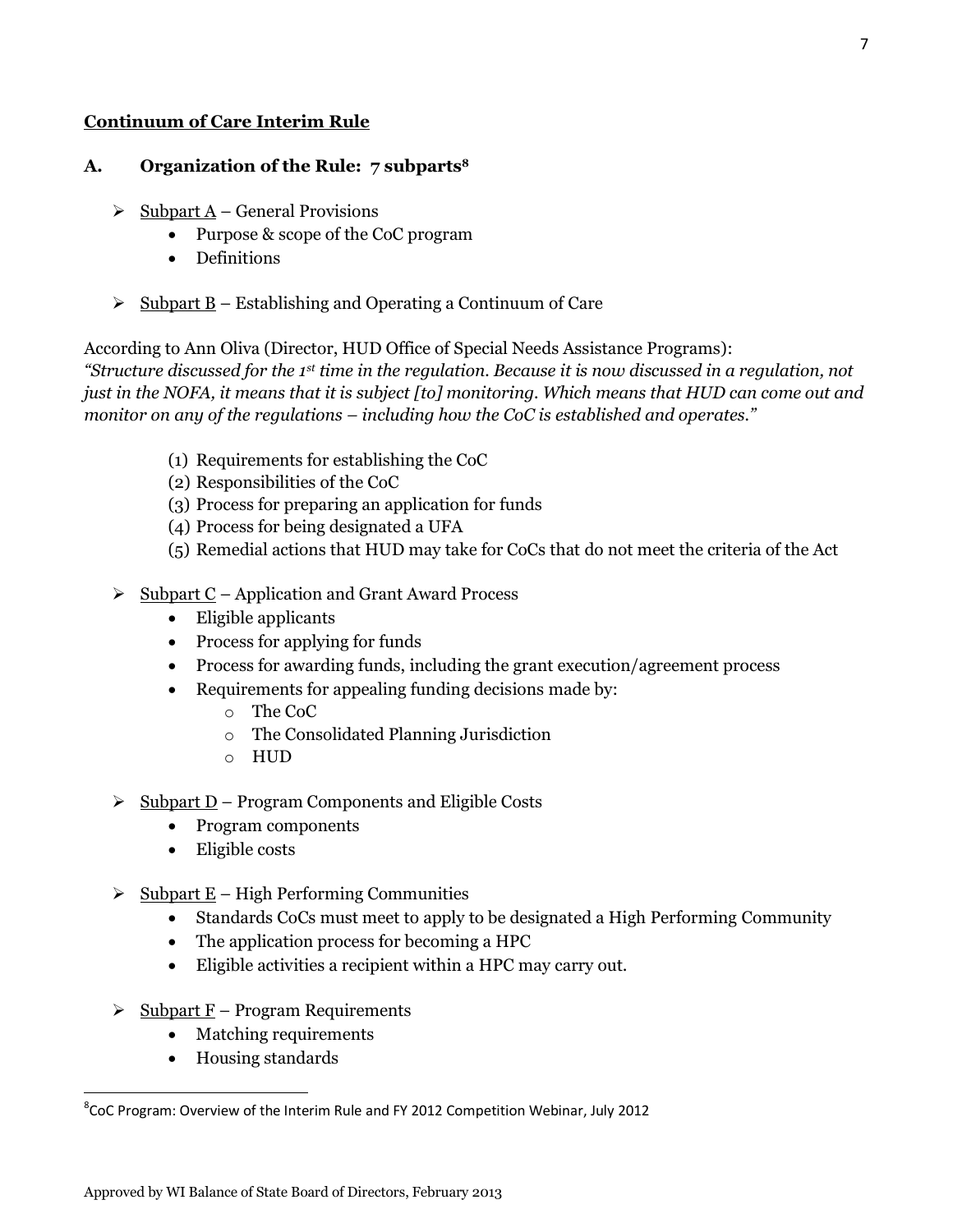- Calculation of rent & occupancy charges
- Limitation on uses of funds
- Timeliness standards
- Other federal requirements
- $\geq$  Subpart G Grant Administration
	- Recordkeeping requirements
	- Standards for grant and project changes
	- HUD and recipient sanctions
	- Close-out procedures

#### **B. Purpose of the Program (Subpart A)<sup>9</sup>**

- 1. The Continuum of Care program is designed to assist sheltered and unsheltered homeless people by providing the housing and/or services needed to help individuals move into transitional and permanent housing, with the goal of long-term stability.
- 2. According to 24 CFR Part 578.1(b), the primary purpose of the CoC Program is to:
	- Promote community-wide commitment to the goal of ending homelessness.
	- Provide funding for efforts by nonprofit providers, States, and local governments to re-househomeless individuals and families rapidly while minimizing the trauma and dislocation caused to homeless individuals, families, and communities as a consequence ofhomelessness.
	- Promote access to and effective use of mainstream programs by homeless individuals and families.
	- Optimize self-sufficiency among individuals and families experiencing homelessness.

#### 3. What does this mean?<sup>10</sup>

HUD began implementing the CoC process in 1995 through the NOFA. Each year, the NOFA guided the development of COCs and encourages communities to work together to address homelessness in a coordinated manner. In addition, HUD published user guides and FAQs and other technical assistance materials to assist communities develop effective CoCs and often meant that information was scattered and not easily located. The CoC program regulation changes this. Finally, the CoC program provides funding to support the CoC's planning and organizing.

- 4. The Continuum of Care Interim Rule formalizes the following CoC responsibilities:
	- Coordinating, or be involved in the coordination of, all housing and services for homeless persons within its geographic area.
	- Coordinating McKinney-Vento funds awarded within its geographic area.
	- Establishing & operating the HMIS within its geographic area.
	- Establishing and operating, or designating, the centralized or coordinated assessment to be used within its geographic area

 $\overline{a}$ 

<sup>&</sup>lt;sup>9</sup> Introductory Guide to the Continuum of Care (CoC) Program, 2012

 $10$ CoC Program: Overview of the Interim Rule and FY 2012 Competition Webinar, July 2012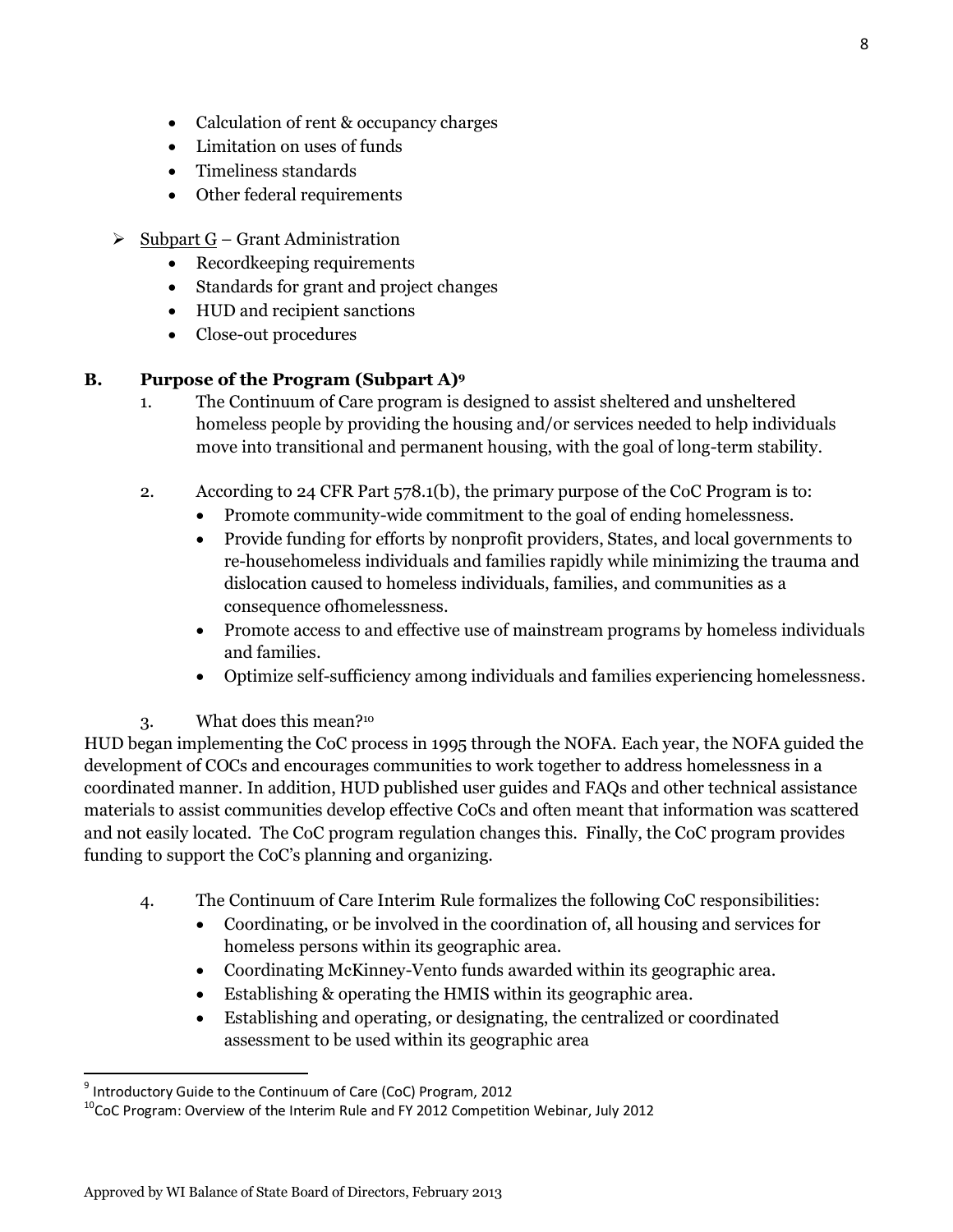#### **C. Establishing & Operating a Continuum of Care (Subpart B)**

According to Ann Oliva (Director, HUD Office of Special Needs Assistance Programs):<sup>11</sup> "*Structure discussed for the 1st time in the regulation. Because it is now discussed in a regulation, not just in the NOFA, it means that it is subject monitoring. Which means that HUD can come out and monitor on any of the regulations – including how the CoC is established and operates."*

## **1. Requirements for establishing the CoC (578.5)**

- (a) What is the Continuum of Care?<sup>12</sup>
	- In order to carry out the primary purpose of the CoC Program, HUD requires representatives of relevant organizations to form a Continuum of Care to serve a specific geographic area.
		- o These include nonprofit homeless providers, victim services providers, faith-based organizations, governments, businesses, advocates, public housing agencies, school districts, social service providers, mental health agencies, hospitals, universities, affordable housing developers, law enforcement, and organizations that serve homeless and formerly homeless veterans, and homeless and formerly homeless individuals.

#### (b) CoC Board Requirements<sup>13</sup>

- The CoC Program interim rule requires that CoC boards must:
	- o Include at least one homeless or formerly homeless individual;
	- o Represent the relevant organizations and projects serving homeless subpopulations within the CoC's geographic area – such as:
		- $\checkmark$  Persons with substance use disorders;
		- $\checkmark$  persons with HIV/AIDS;
		- $\checkmark$  veterans;
		- $\checkmark$  the chronically homeless;
		- $\checkmark$  families with children;
		- $\checkmark$  unaccompanied youth;
		- $\checkmark$  the seriously mentally ill; and
		- $\checkmark$  victims of domestic violence, dating violence, sexual assault, and stalking.
- According to Tiffani Moore (Desk Officer, HUD Office of Special Needs Assistance Programs), *"HUD has specifically requested comments on the following Board requirements:* 
	- o *Composition of the chair or co-chair on your board,*
	- o *Composition of an uneven number of individuals on the board serving staggered terms,*
	- o *Members from both the public and private sector, and*
	- o *Representation by an ESG recipient." 14*

 $11$ CoC Program: Overview of the Interim Rule and FY 2012 Competition Webinar, July 2012

<sup>12</sup>Introductory Guide to the Continuum of Care (CoC) Program, 2012

<sup>&</sup>lt;sup>13</sup>Introductory Guide to the Continuum of Care (CoC) Program, 2012

 $14$  Implement the HEARTH Act: The New Continuum of Care Program Webinar, July 2012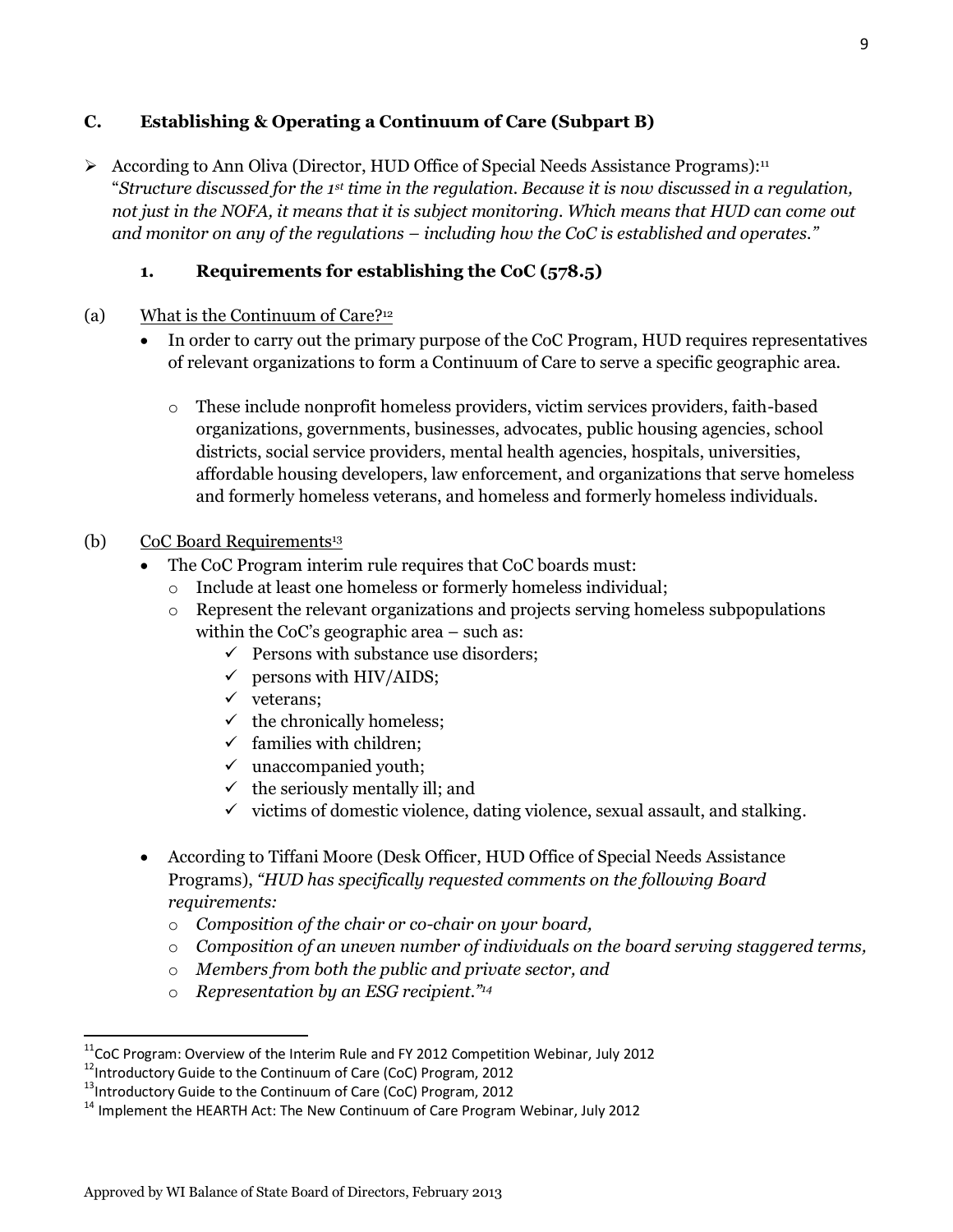- (c) CoC Subcommittees and Workgroups<sup>15</sup>
	- The CoC may appoint additional committees, subcommittees, and work groups as needed to carry out its work.
		- o Examples can include: Application Review, HMIS and PIT Count, Performance Measurement, Centralized Intake, Discharge Planning
	- All committees, subcommittees, and work groups' responsibilities must be documented in the governance charter that is reviewed and approved annually by the CoC.
- (d) Deadline<sup>16</sup>
	- CoCs have two years from the effective date of the CoC Program interim rule to establish aboard, which is required to meet the governance requirements detailed in the regulations.

# **2. Responsibilities of the CoC (578.7)**

A CoC's 3 primary responsibilities under the CoC Program interim rule include the following:

- 1. Operating the Continuum of Care
- 2. Designating and operating an HMIS
- 3. Develop a plan for the CoC
- (a) CoC Responsibility #1: Operating the Continuum of Care $(578.7(a))$

The CoC Interim Rule establishes 7 key responsibilities within the operation of the CoC. Each of these must be thoroughly documented in the CoC's governance charter and be transparent. These responsibilities include:<sup>17</sup>

- (1) Regular Meetings at minimum, conduct semi-annual meetings of the full membership
	- These meeting should include published agendas.
	- The CoC may conduct membership meetings more often for purpose of activity planning, ongoing communication, staff training.
	- Issue a public invitation for new members, at least annually, from within the CoC's geographic area.
- (2) Board Selection& Committees
	- Adopt and follow a written process to select a board.
	- Reviewed, updated, approved by Continuum at least once every 5 years.
	- The board must meet all requirements as specified in 24CFR part 578.5(b).
	- Appoint additional committees, subcommittees, or work groups.

<sup>&</sup>lt;sup>15</sup> Establishing and Operating a Continuum of Care, 2012

<sup>&</sup>lt;sup>16</sup>Introductory Guide to the Continuum of Care (CoC) Program, 2012

 $17$ Establishing and Operating a Continuum of Care, 2012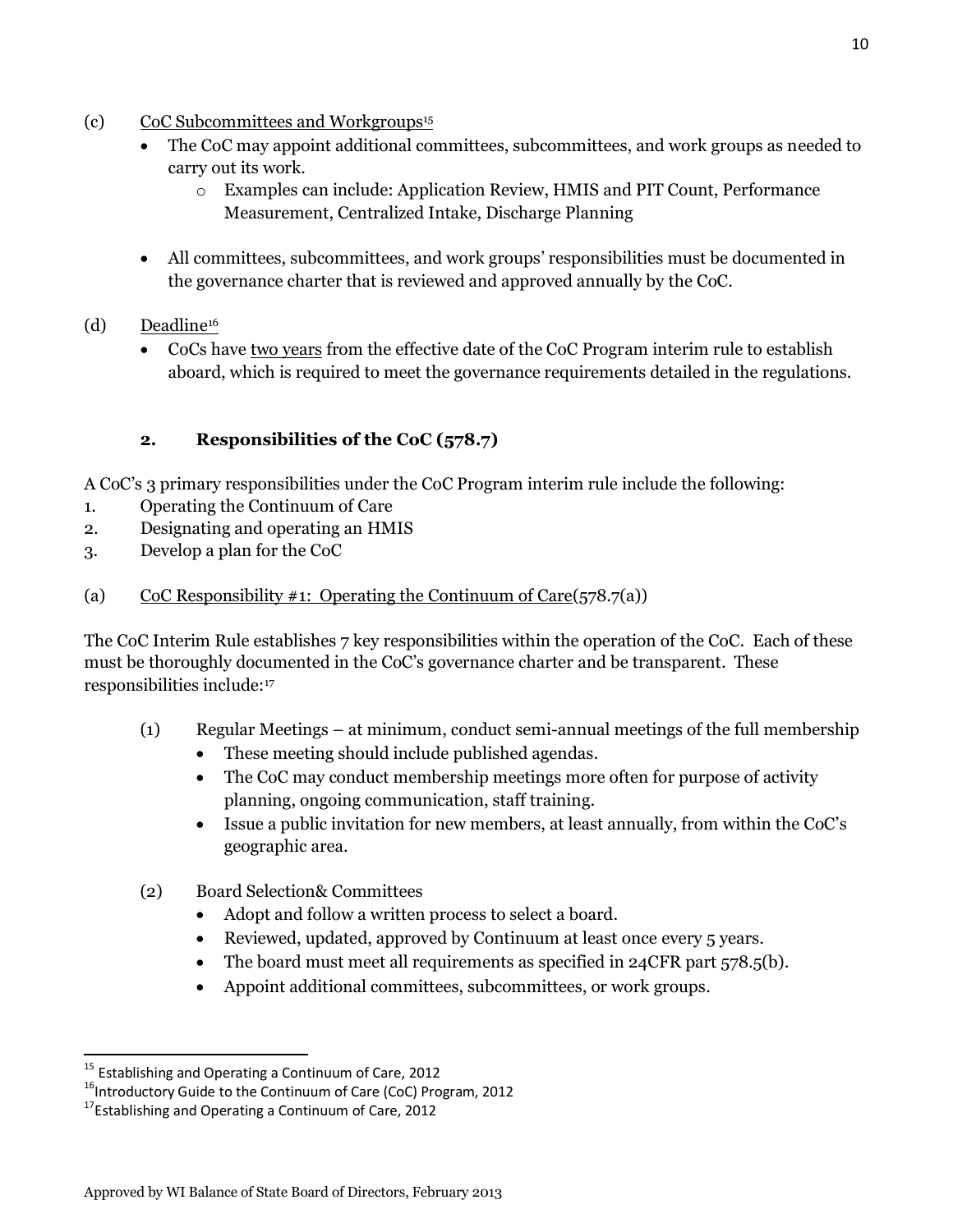- (3) Governance Charter
	- Develop and follow a governance charter that includes all procedures and policies needed to comply with 24 CFR part 578.5(b) & with HMIS requirements as prescribed by HUD
	- Should detail functions of the CoC board, CoC's committee structure and roles, staff roles, and the process for amending the charter.
	- Must be done in consultation with the HMIS lead
	- A code of conduct and recusal process for the board, its chair(s), and any person
	- Must develop, follow, and update annually
- According to Ann Oliva (Director, HUD Office of Special Needs Assistance Programs):<sup>18</sup> *"Whenever we [HUD] say 'develop written standards,' this includes actually following the written standards that you develop at the local level."*
	- (4) Monitoring
		- Consult with recipients and sub-recipients to establish performance targets appropriate for population and program type;
		- Monitor the performance of recipients and sub-recipients;
		- Evaluate outcomes; and
		- Take action against poor performers.
- According to Ann Oliva (Director, HUD Office of Special Needs Assistance Programs):<sup>19</sup> *"We actually explicitly said at the National Alliance Conference is that these discussions that you're gonna start having locally really need to start holding recipients accountable for performance. And I would actually go a step further and say that just because the program isn't hurting anybody, just because they move people through a two year program that is extremely service enriched and they have okay outcomes doesn't mean that they're the most effective and efficient use of your funding."*

*"Obviously you want to deal with poor performers first but beyond that there's also other types of assessments that you should do at the project level based on what your standards are for performance."*

 $\triangleright$  According to Jonathan Harwitz (Deputy Chief of Staff for Budget & Policy, Office of the HUD Secretary):<sup>20</sup>

*"I think the major goals of the HEARTH Act was really to move this to a performance based system and I would say good intentions aren't enough. That basically we have to hold folks accountable for performance, and the Act is clear about what those performance measures should look like and as Ann [Ann Oliva] said simply not doing damage is not a reason to continue funding a program. We simply don't have the resources to enable that to continue."*

 $^{18}$ Implement the HEARTH Act: The New Continuum of Care Program Webinar, July 2012

<sup>&</sup>lt;sup>19</sup>HUD's Homeless Assistance Overview of FY 2012 Funding and HEARTH Update Webinar, July 2012

<sup>&</sup>lt;sup>20</sup>HUD's Homeless Assistance Overview of FY 2012 Funding and HEARTH Update Webinar, July 2012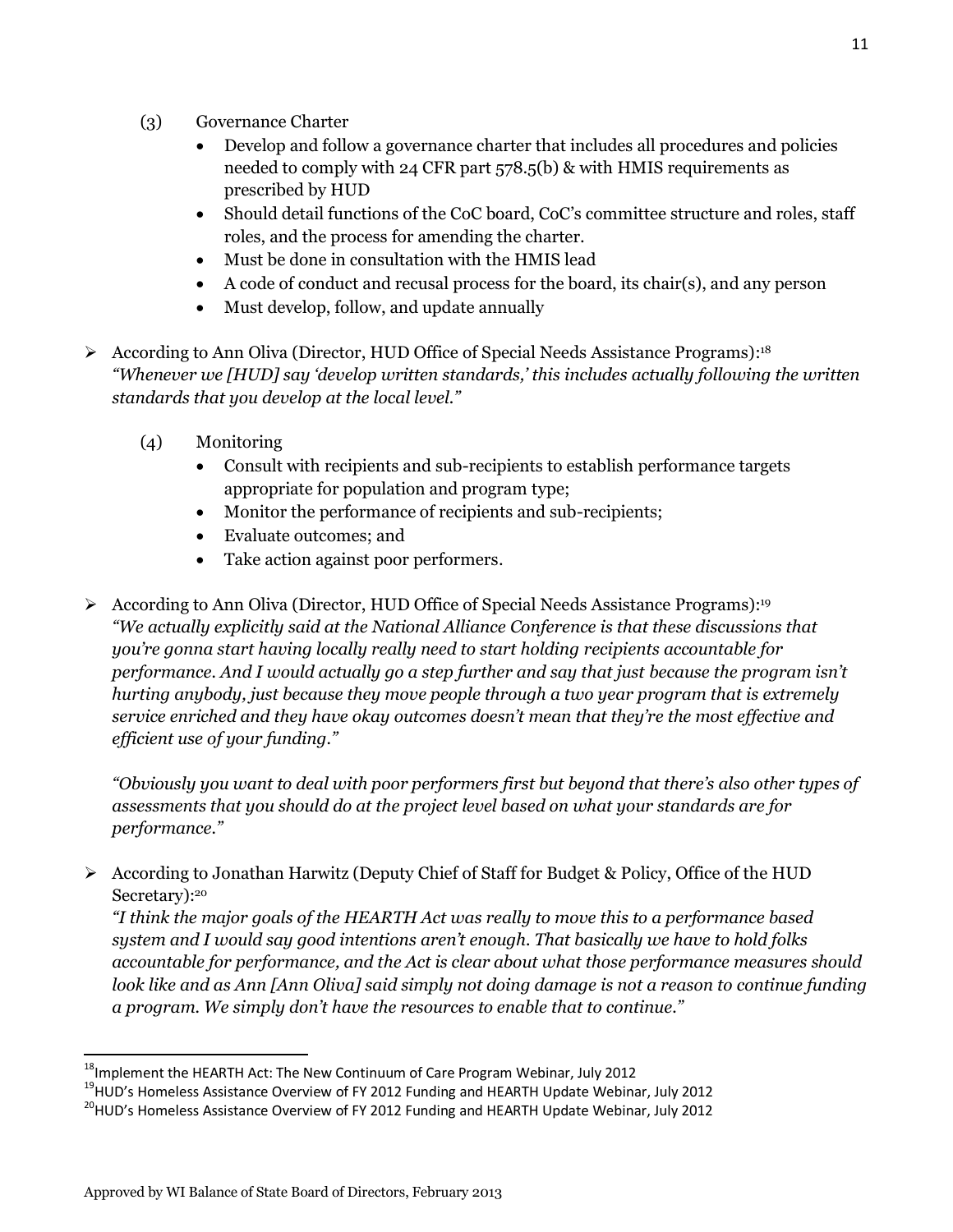- (5) Evaluation
	- Evaluate and report to HUD outcomes of ESG and CoC-funded projects
- According to Ann Oliva (Director, HUD Office of Special Needs Assistance Programs):<sup>21</sup> *"What do you do once you have asked those questions and how do you know that what you're doing isn't working? It is imperative that you look at your data and use your data locally to really understand the flow within your system. You want to look at how long people are staying, what their outcomes are, whether a lot of them are returning back to homelessness after they have exiting the system. This leads you to whether a project is having a problem or the system as a whole is having a problem."*
	- (6) Centralized or Coordinated Assessment<sup>22</sup>
		- In consultation with recipients of ESG, establish and operate either a centralized or coordinated assessment system that provides an initial, comprehensive assessment of the needs of individual and families for housing and services.
		- The Continuum must develop a specific policy to guide the operation of the centralized or coordinated assessment system on how its system will address the needs of DV when they are seeking services/services from non-victim service providers.
		- $\bullet$  Minimum Requirements:<sup>23</sup>
			- o Cover the geographic area served by CoC
			- o Be easily accessed by individuals & families seeking housing & services
			- o Be well advertised
			- o Include a comprehensive and standardized assessment tool
- According to Ann Oliva (Director, HUD Office of Special Needs Assistance Programs): *"We talked about this at length at the National Alliance Conference, but it is important for our grantees to understand why we are requiring a centralized or coordinated assessment system. And you know at the end of the day, the Federal Strategic Plan is our first national plan on how to prevent and end homelessness by 2015 or 2020 depending on the population. But that plan will NEVER work unless, at the local level, we are really matching families and individuals with the kinds of interventions that are best suited to their needs. So this is really a step forward in the maturity of the CoC systems all over the country. We are working to move us into the next phase of CoC development. And this is something that is going to be key as we move forward."<sup>24</sup>*

*"The Federal government has a plan to prevent and end homelessness with specific goals and housing goals related to those but that relies on certain assumptions . . . and we can't reach those goals unless you all at the local level can appropriately assess the needs of people who are coming in and place those folks into housing and services that are appropriate for their needs."<sup>25</sup>*

 $\overline{a}$ <sup>21</sup>HUD's Homeless Assistance Overview of FY 2012 Funding and HEARTH Update Webinar, July 2012

<sup>&</sup>lt;sup>22</sup>Introductory Guide to the Continuum of Care (CoC) Program, 2012

<sup>&</sup>lt;sup>23</sup>Establishing and Operating a Continuum of Care, 2012

<sup>&</sup>lt;sup>24</sup>Implement the HEARTH Act: The New Continuum of Care Program Webinar, July 2012

<sup>&</sup>lt;sup>25</sup>HUD's Homeless Assistance Overview of FY 2012 Funding and HEARTH Update Webinar, July 2012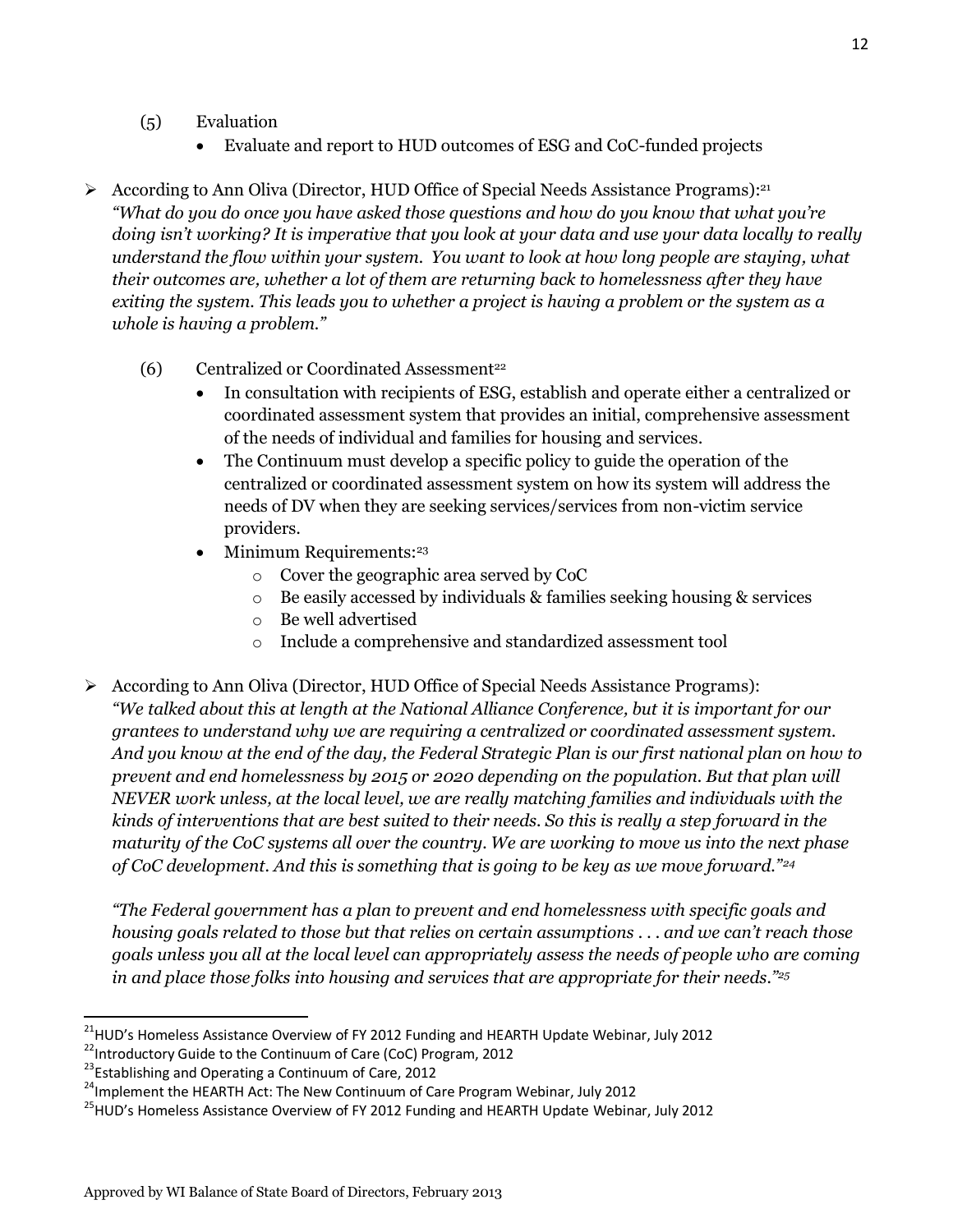- (7) Written Standards
	- In consultation with recipients of ESG, establish and consistently follow written standards for providing CoC assistance.
	- The coordinated assessment system must incorporate these standards when evaluating and referring potential program participants.
	- At a **minimum**, these written standards must include:
		- o Policies & procedures for evaluating individuals' and families' eligibility for assistance under this part;
		- o Policies & procedures for determining and prioritizing which eligible individuals and families will receive transitional housing assistance;
		- o Policies & procedures for determining and prioritizing which eligible individuals and families will receive rapid rehousing assistance;
		- o Standards for determining what percentage or amount of rent each program participant must pay while receiving rapid rehousing assistance;
		- o Policies & procedures for determining and prioritizing which eligible individuals and families will receive permanent supportive housing assistance.
- According to Brett Gagnon (Desk Officer, HUD Office of Special Needs Assistance Programs):<sup>26</sup> *"Some of the types of activities you can do under the CoC program are similar to what you can do in the ESG program and where those are operating jointly in the COC's geographic area we [HUD] wants to be sure that clients are being assessed the same way for the same types of assistance across the entire geographic area."*

## (b) CoC Responsibility #2: Designating and operating an HMIS ( $578.7(b)$ )

A HMIS is an invaluable tool for communities and HUD to develop better information on the nature of homelessness, the number of people experiencing homelessness, the existing patterns in housing programs and services, and the effectiveness of programs and services in addressing homelessness. The CoC is accountable for the HMIS, even if another organization is designated to operate it.<sup>27</sup>

The CoC Program Interim Rule places greater emphasis on the CoC's role in monitoring HMIS implementation and compliance with applicable HMIS regulations and Notices.

The CoC is responsible for the following HMIS functions:<sup>28</sup>

Designate a single HMIS

- Select an eligible applicant to manage the CoC's HMIS (called the HMIS Lead)
- Monitor recipient and sub-recipient participation in the HMIS (ensure consistent participation)
- Review, revise, and approve a privacy plan, security plan, and data quality plan for HMIS
- Ensure that the HMIS is administered in compliance with requirements prescribed by HUD

<sup>&</sup>lt;sup>26</sup>Implement the HEARTH Act: The New Continuum of Care Program Webinar, July 2012

<sup>&</sup>lt;sup>27</sup>Establishing and Operating a Continuum of Care, 2012

 $^{28}$ Introductory Guide to the Continuum of Care (CoC) Program, 2012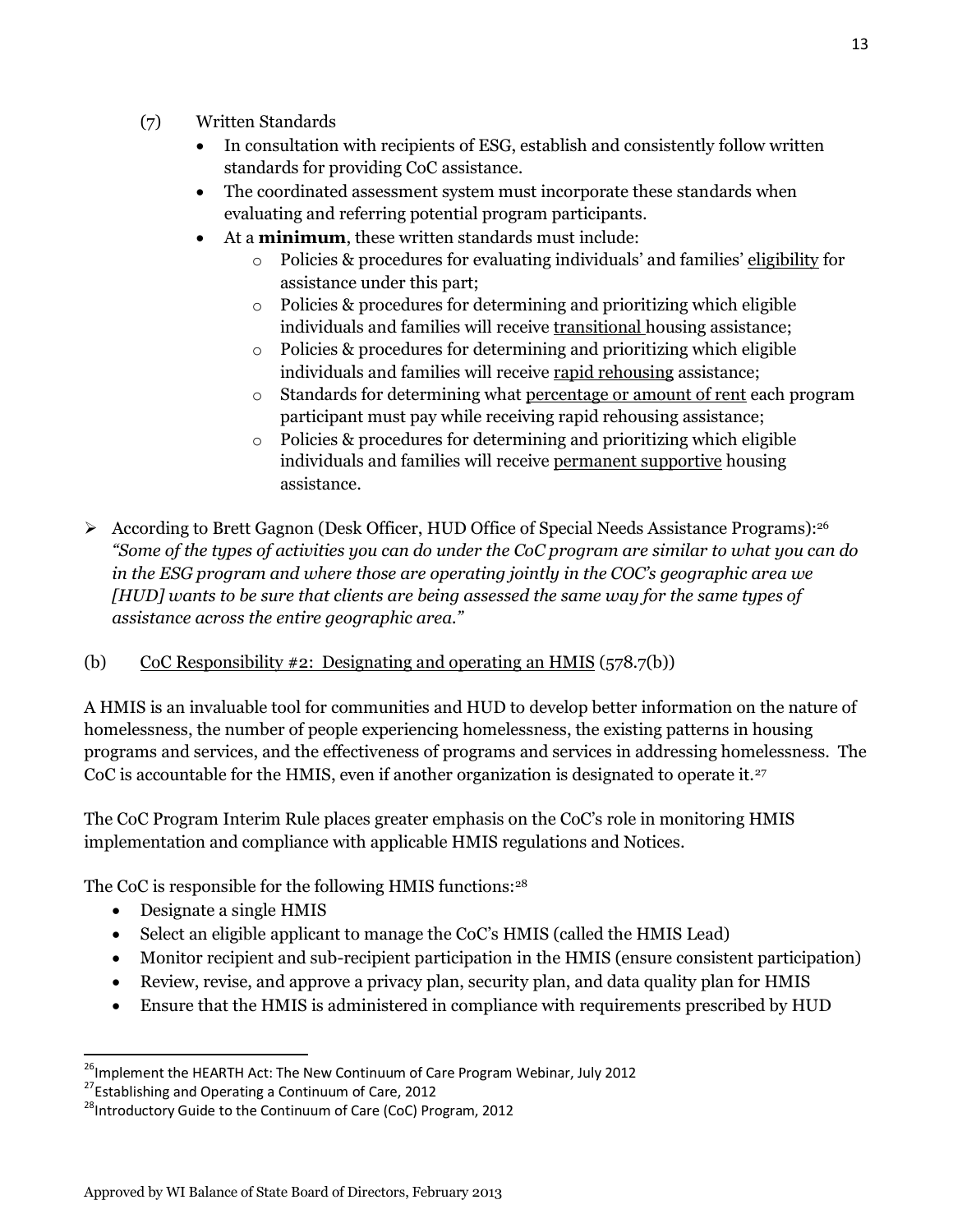### (c) CoC Responsibility #3: Develop a plan for the CoC( $578.7(c)$ )<sup>29</sup>

- (1) System Coordination
	- Coordinate the implementation of a housing and service system within its geographic area that meets the needs of the homeless individuals (including unaccompanied youth) and families.
	- At minimum, such system encompasses the following:
		- o Outreach, engagement, and assessment;
		- o Shelter, housing, and supportive services;
		- o Homeless Prevention strategies.
- $\triangleright$  According to HUD:<sup>30</sup>

CoC program funding is not sufficient to support a comprehensive system for addressing homelessness, additional funding from dedicated homeless programs – including ESG and mainstream resources are need to carry out a CoC's homelessness activities. Coordination of these funding streams and related services lead to a stronger community response to homelessness.

 $\triangleright$  According to Jonathan Harwitz (Deputy Chief of Staff for Budget & Policy, Office of the HUD Secretary): 31

*"The resources in your inventory should not be driving the interventions that homeless individuals and families get. What should be driving [the interventions] are what they need to end homelessness."*

 $\triangleright$  According to Ann Oliva (Director, HUD Office of Special Needs Assistance Programs): *"I want to be clear. We are not saying that transitional housing is bad. . . But where you have a program designed that may be not quite fitting the needs of the folks in your community, can you … make it more like a rapid rehousing kind of model so that you are able to have good outcomes but serve more people in the same amount of time."<sup>32</sup>*

*"I know there's a concern at the community level that HUD is somehow getting rid of transitional housing or we're promoting communities to not fund transitional housing. I want to be clear on this particular issue. There are many types of transitional housing that are appropriate for the type of population they are serving. The ones that come to me off the top of my head are substance abuse treatment is completely appropriate for transitional housing. Youth programs often work better in the transitional housing setting. But what we are asking folks to do and what are themes you will see through [HUD's] presentations on the new regulations is to really think about whether a two year service intensive traditional housing model for folks who might have lower barriers to housing is the best model, and the most effective use of resources at the local level. We are asking folks to be strategic, not to wholesale give up their transitional housing stock."<sup>33</sup>*

 $\overline{a}$ 

 $29$ Introductory Guide to the Continuum of Care (CoC) Program, 2012

<sup>&</sup>lt;sup>30</sup>Establishing and Operating a Continuum of Care, 2012

<sup>&</sup>lt;sup>31</sup>HUD's Homeless Assistance Overview of FY 2012 Funding and HEARTH Update Webinar, July 2012

<sup>&</sup>lt;sup>32</sup>HUD's Homeless Assistance Overview of FY 2012 Funding and HEARTH Update Webinar, July 2012

<sup>&</sup>lt;sup>33</sup>Implement the HEARTH Act: The New Continuum of Care Program Webinar, July 2012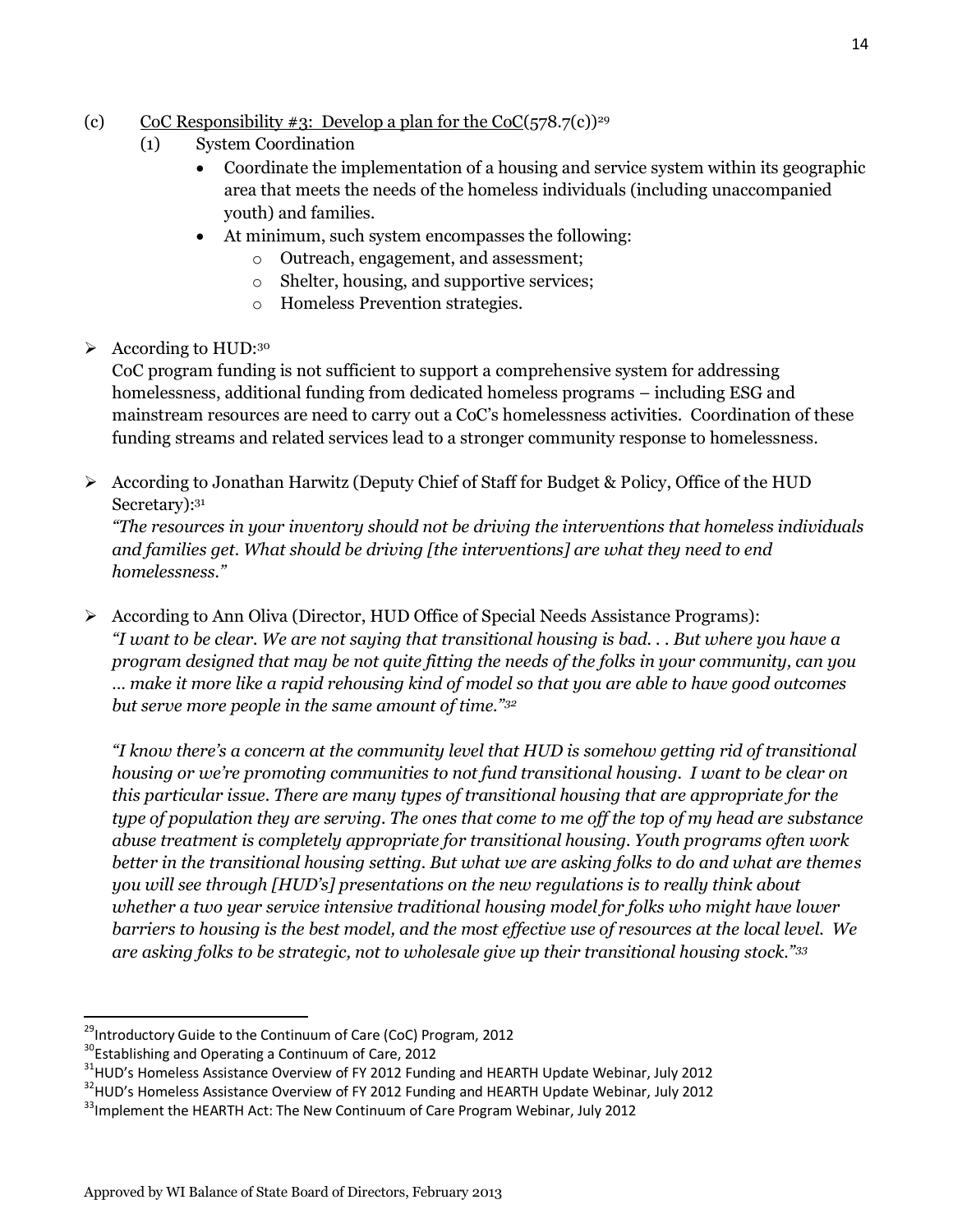- (2) Point-in-Time Count
	- Planning for and conducting a Point-in-Time count of homeless persons, at least biennially
	- Must meet the following requirements:
		- o Identify the number of homeless persons who are living in a place not designed or ordinarily used as regular sleeping accommodations for humans must be counted as unsheltered homeless persons.
		- o Identify the number of persons living in emergency shelters and transitional housing projects must be counted as sheltered homeless persons.
		- o Identify other requirements established by HUD by Notice, including the annual FY CoC Program NOFA.
- (3) Annual Gaps Analysis
	- Conduct an annual gaps analysis of the homeless needs and services available in geographic area.
	- This includes a housing inventory.
- (4) Consolidated Plan Information
	- Provide information required to complete the Consolidated Plan(s)
- (5) ESG Consultation
	- Consult with State and local government ESG recipients within its geographic area regarding the allocation of ESG funds and the reporting on & evaluating the performance of ESG recipients and sub-recipients.

## **3. Process of preparing an application for funds (578.9)<sup>34</sup>**

A major function of the Continuum of Care is to prepare and oversee the development and submission of an annual application for Continuum of Care Program funds.

The process must involve the steps described below.

- (1) Collaborative Application Process
	- Design, operate, and follow a collaborative process for developing applications and approving the submission of applications
	- The collaborative applicant is the *only* applicant permitted to apply for CoC planning funds.
- (2) Funding Priorities
	- Establish priorities for funding projects in its geographic area
	- Selection must be transparent & inclusive and based on the standards indicated in 24 CFR Part 578.19(b).
- (3) Collaborative Applicant vs. Unified Funding Agency

 $\overline{\phantom{a}}$  $34$ Introductory Guide to the Continuum of Care (CoC) Program, 2012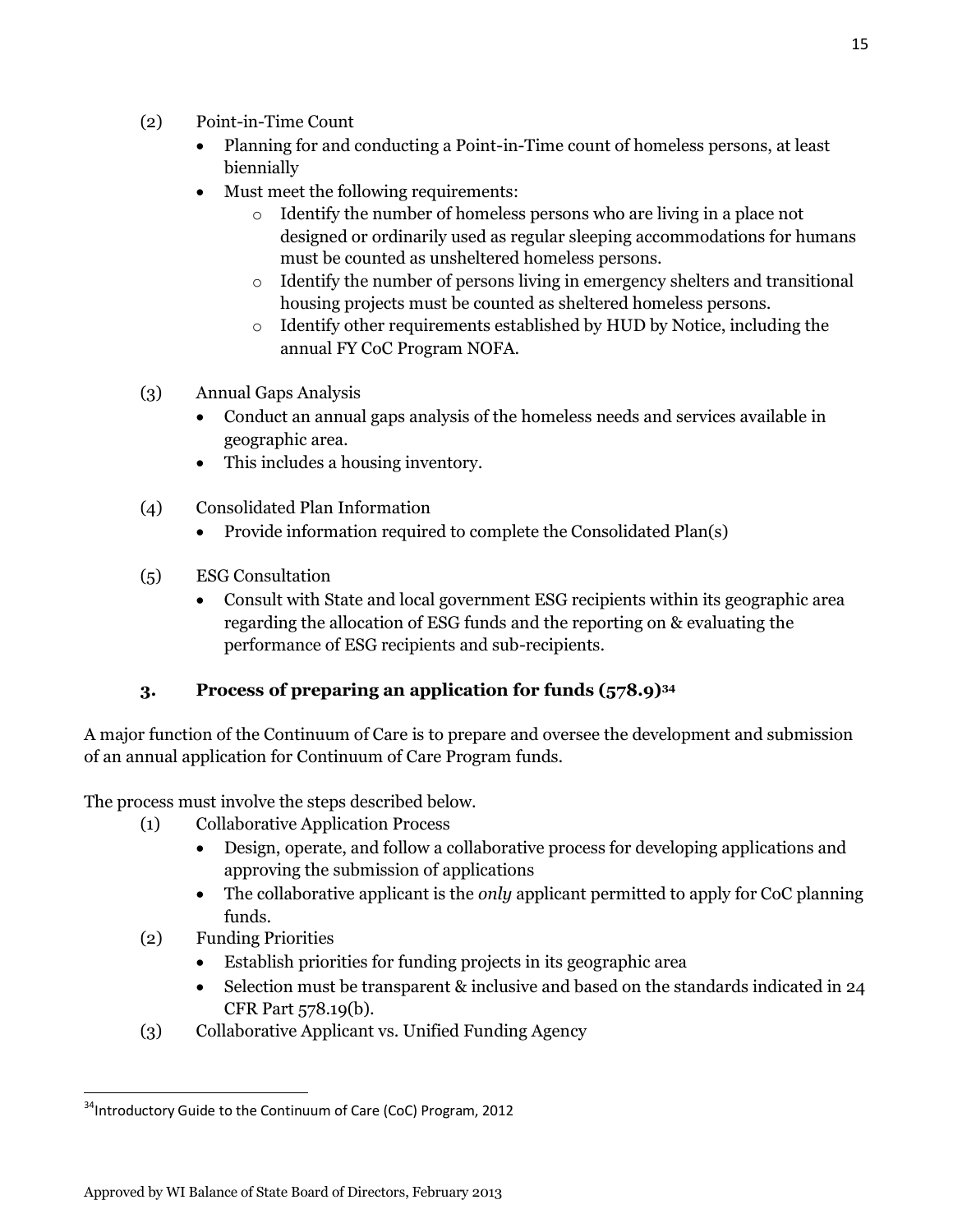Determine if one application for funding will be submitted for all projects within the geographic area or if more than one application will be submitted.

Regardless of the number of applicants submitted or the entity designated as the collaborative applicant, the CoC remains the entity accountable for approval of the CoC Program application and for fulfilling the responsibilities listed in Subpart B.

# **5. Remedial actions that HUD may take for CoCs that do not meet the criteria of the Act (578.13)<sup>35</sup>**

If HUD finds that the CoC for a geographic area does not meet the requirements of the HEARTH Act or the CoC Interim Rule, HUD may take the following remedial actions, such as designating a replacement CoC, designating a replacement collaborative applicant, or accepting applications from other eligible applicants within the CoC's geographic area. HUD must approve 30-day prior written notice to the CoC and the collaborative applicant and give them an opportunity to respond before taking any of these measures.

# **D. Program Requirements (Subpart F)**

# **1. Highlighting Critical Changes from the Supportive Housing Program (SHP) and Shelter Plus Care Programs.<sup>36</sup>**

## (a) Match (578.73)

The match requirements under the Continuum of Care Interim Rule are simplified from the Supportive Housing and Shelter Plus Care programs. All eligible funding costs, except leasing, must be matched with no less than a 25 percent cash or in-kind contribution. No match is required for leasing. The match requirements apply to project administration funds, CoC planning costs, and UFA costs, along with the traditional expenses—operations, rental assistance, supportive services, and HMIS. Match must be met on an annual basis.

For an in-kind match, the recipient or sub-recipient may use the value of property, equipment, goods, or services contributed to the project, provided that, if the recipient or sub-recipient had to pay for such items with grant funds, the costs would have been eligible. If third-party services are to be used as a match, the recipient or sub-recipient and the thirdparty service provider that will deliver the services must enter into a memorandum of understanding (MOU)—before the grant is executed—documenting that the third party will provide such services and value towards the project.

 $\overline{a}$ <sup>35</sup>Implement the HEARTH Act: The New Continuum of Care Program Webinar, July 2012

 $36$ Introductory Guide to the Continuum of Care (CoC) Program, 2012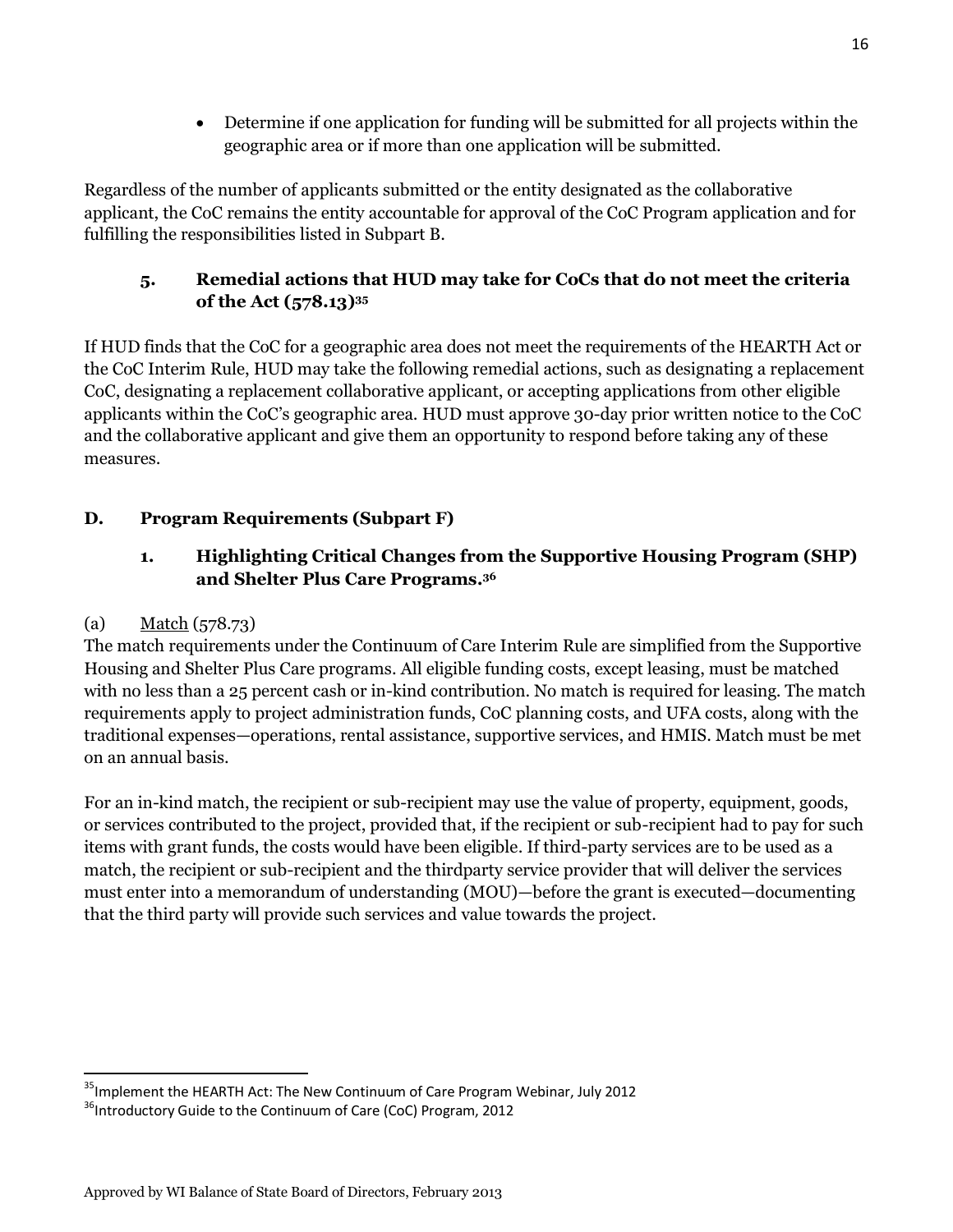#### (b) Lease and Occupancy Agreement Requirements

Under the CoC Program interim rule, recipients and sub-recipients must sign occupancy agreements or leases (or subleases) with all program participants residing in housing, including Transitional Housing.

- For permanent housing, program participants must enter into a lease agreement for a term of at least one year, which is terminable for cause. The lease must be automatically renewable upon expiration for a minimum term of one month.
- Program participants in transitional housing must enter into an agreement for a term of at least one month. The agreement must be automatically renewable upon expiration, except on prior notice by either party, for up to 24 months.

#### (c) Housing Quality Standards (578.75 (b))

All housing leased with CoC Program funds or where rental assistance payments are made with CoC Program funds must meet applicable Housing Quality Standards.

- Before any assistance will be provided on behalf of a program participant, the recipient or subrecipient must physically inspect each unit to assure that the unit meets HQS.
- Assistance will not be provided for units that fail to meet HQS, unless:
	- o The owner corrects any deficiencies within 30 days from the date of the initial inspection AND
	- o The recipient or sub-recipient verifies that all deficiencies have been corrected.

Recipients/subs must inspect all units at least annually during the grant period to ensure that the units continue to meet HQS.

## **2. Summary of Additional Program Requirements<sup>37</sup>**

## (a) Supportive Services Agreement (578.75 (h))

In housing programs, recipients and sub-recipients may require program participants to take part in supportive services provided through the project as a condition of continued program participation, as long as the services are not disability-related.

 Examples of disability-related services include, but are not limited to, mental health services, outpatient health services, and provisions for medication, which are provided to a person with a disability to address a condition caused by the disability.<sup>38</sup>

Only projects whose primary purpose is to provide substance abuse treatment services may require program participants to take part in substance abuse treatment services as a condition of continued program participation.

 $\overline{a}$ <sup>37</sup>Introductory Guide to the Continuum of Care (CoC) Program, 2012

<sup>38</sup>*24 CFR Part 578*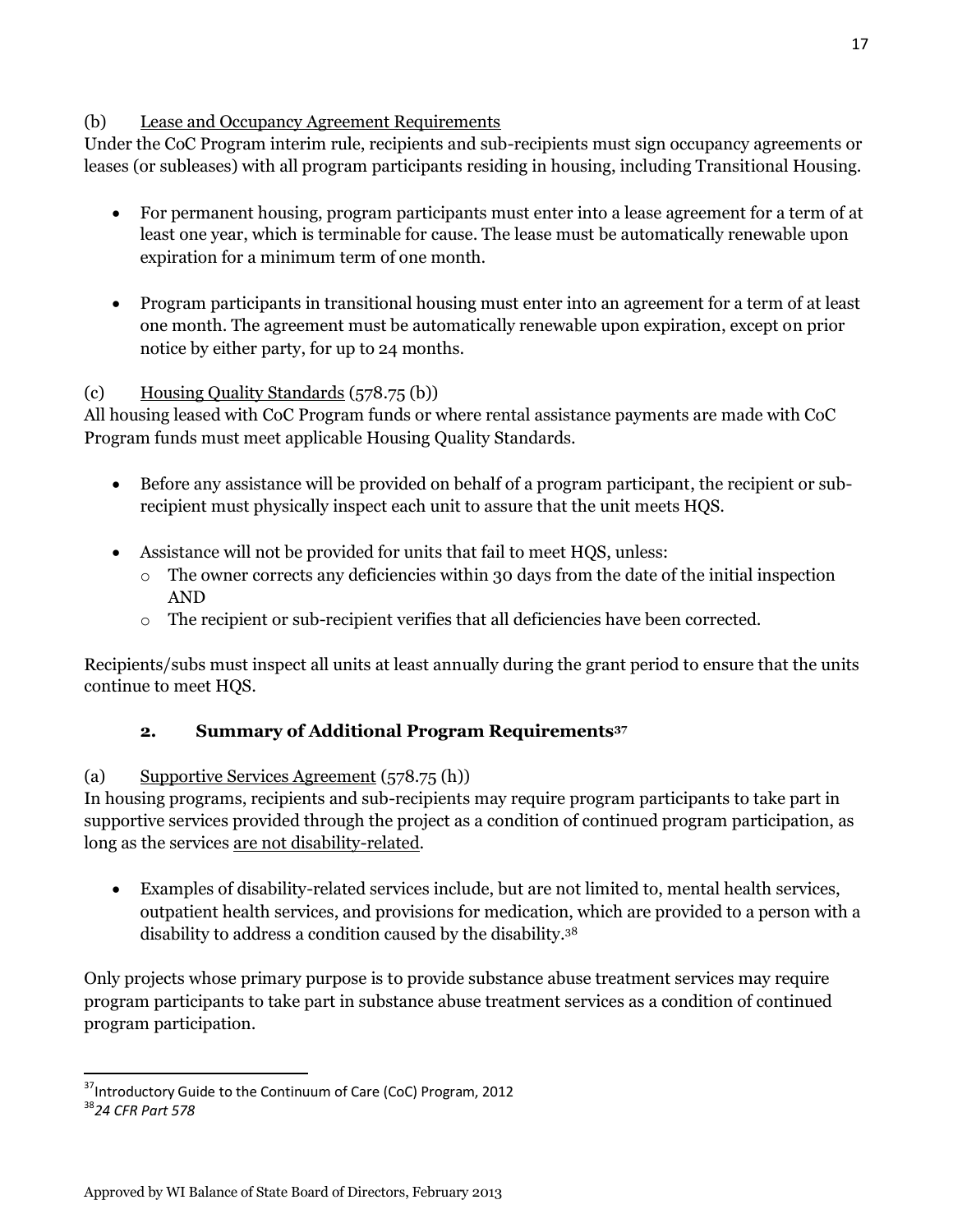- According to Ann Oliva (Director, HUD Office of Special Needs Assistance Programs):  $39$ *"It's important for you all to read this part of the rule and you know that "not disability related" is underlined for a reason. That's really a key part of the supportive services agreement requirement."*
- According to Brett Gagnon (Desk Officer, HUD Office of Special Needs Assistance Programs):<sup>40</sup> *"And that it is an optional requirement. So your project does not have to implement supportive service agreements but you may choose to."*

## **On page 45436 of the Federal Register:<sup>41</sup>**

For example, if a Continuum of Care recipient operates a transitional housing program with substance abuse treatment services, the recipient may require program participants to participate in those services. By contrast, in a program that offers services but whose purpose is not substance abuse treatment, a recipient may not require a person who is an alcoholic, for example, to sign a supportive service agreement at initial occupancy stating that he or she will participate in substance abuse treatment services as a condition of occupancy. All program participants must, however, meet all terms and conditions of tenancy, including lease requirements. If, as a result of a person's behavior stemming from substance use, a person violates the terms of the lease, a recipient may consider requiring participation in services or any other action necessary in order for such a person to successfully meet the requirements of tenancy.

## (b) Program Fees

Programs are no longer permitted to impose program fees on program participants.

## $\text{(c)}$  Timeliness(578.85)

Construction must begin within 9 months of signing the grant agreement and must be completed within 24 months of signing the agreement; activities in the facility must begin within 3 months of completing construction.

Recipients must distribute funds to sub-recipients (in advance) no later than 45 days after a request and draw down funds at least once per quarter.

According to Ann Oliva (Director, Office of Special Needs Assistance Programs): $42$ *"It is painful for us here at the department to recapture as much money as we do in any given year. That means grantees are . . . consistently giving back money to the federal government. Most times we can't actually use that money, that money has to go back to the treasury. So it has been lost to homeless services in general and that is something that's painful and unpleasant for all of us."*

 $\overline{\phantom{a}}$ <sup>39</sup>Implement the HEARTH Act: The New Continuum of Care Program Webinar, July 2012

<sup>&</sup>lt;sup>40</sup>Implement the HEARTH Act: The New Continuum of Care Program Webinar, July 2012

<sup>41</sup>*24 CFR Part 578*

 $^{42}$ HUD's Homeless Assistance Overview of FY 2012 Funding and HEARTH Update Webinar, July 2012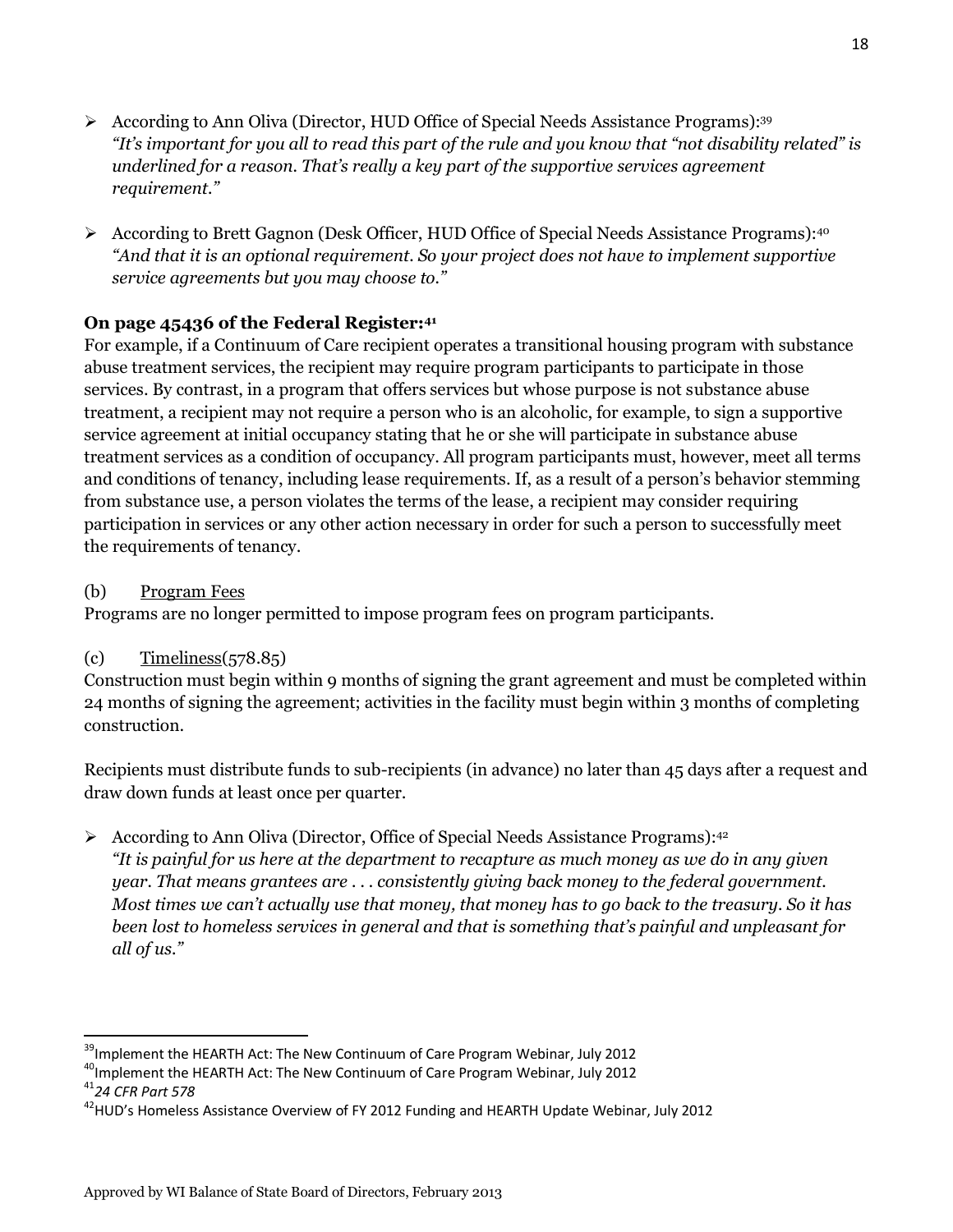*"One of the tools the HEARTH Act provides, is that because the Continuum of Care is formalized and will actually have a relationship with the department, we can actually provide the CoC with the information it needs to do an analysis locally of how their grantees are doing in terms of drawdown and expenditure rates. . . So, rally not just looking at performance in terms of outcomes and outputs but really looking at financial performance as well because using your money as efficiently as possible is gonna be a message that you continue to hear from us."*

### $(d)$  Termination( $578.91$ )

Termination is expected to be limited to only the most severe cases.Projects providing Permanent Supportive Housing to "hard-to-house" populations should exercise judgment and examine all extenuating circumstances when determining if violations are serious enough to warrant termination.

According to Ann Oliva (Director, HUD Office of Special Needs Assistance Programs):<sup>43</sup> *"I would just urge recipients and sub-recipients who are especially providing PSH to hard to house populations to exercise judgment and caution. They are hard to house populations so we really don't want to terminate assistance unless it's really warranted." In addition, Brett states, "the regulation clarifies, if you terminate assistance to a program participant, it doesn't mean that you can't let them come back. They can come back to the same project, to another project within the CoC, It doesn't mean you have to bar them forever."*

*"I would suggest that CoC really look at developing due process procedures that are continuumwide. That will ensure folks are receiving the same due process at every project across the continuum."* 

## (e) Retention of Assistance

Non-disabled household members of a qualifying (i.e., disabled) PSH resident may retain assistance until the end of the lease term in the event of the qualifying resident's death, long-term incarceration, or long-term institutionalization.

## (f) Recordkeeping (578.103)

 $\overline{a}$ 

The CoC Interim Rule requires recordkeeping by the CoC to demonstrate compliance with the CoC Interim Rule. The documentation and recordkeeping requirements are specified for each CoC responsibility. In addition, the CoC Interim Rule specifies client and project records that have long been required for monitoring.

 $\triangleright$  According to Ann Oliva (Director, HUD Office of Special Needs Assistance Programs):<sup>44</sup> *"Recipients and sub-recipients must establish and maintain standard operating procedures to ensure that the funds are used in accordance with the rule and you have to maintain sufficient records so that when HUD comes out and monitors you, we can determine whether you are compliant with the regulations."*

<sup>&</sup>lt;sup>43</sup>Implement the HEARTH Act: The New Continuum of Care Program Webinar, July 2012

<sup>&</sup>lt;sup>44</sup>Implement the HEARTH Act: The New Continuum of Care Program Webinar, July 2012